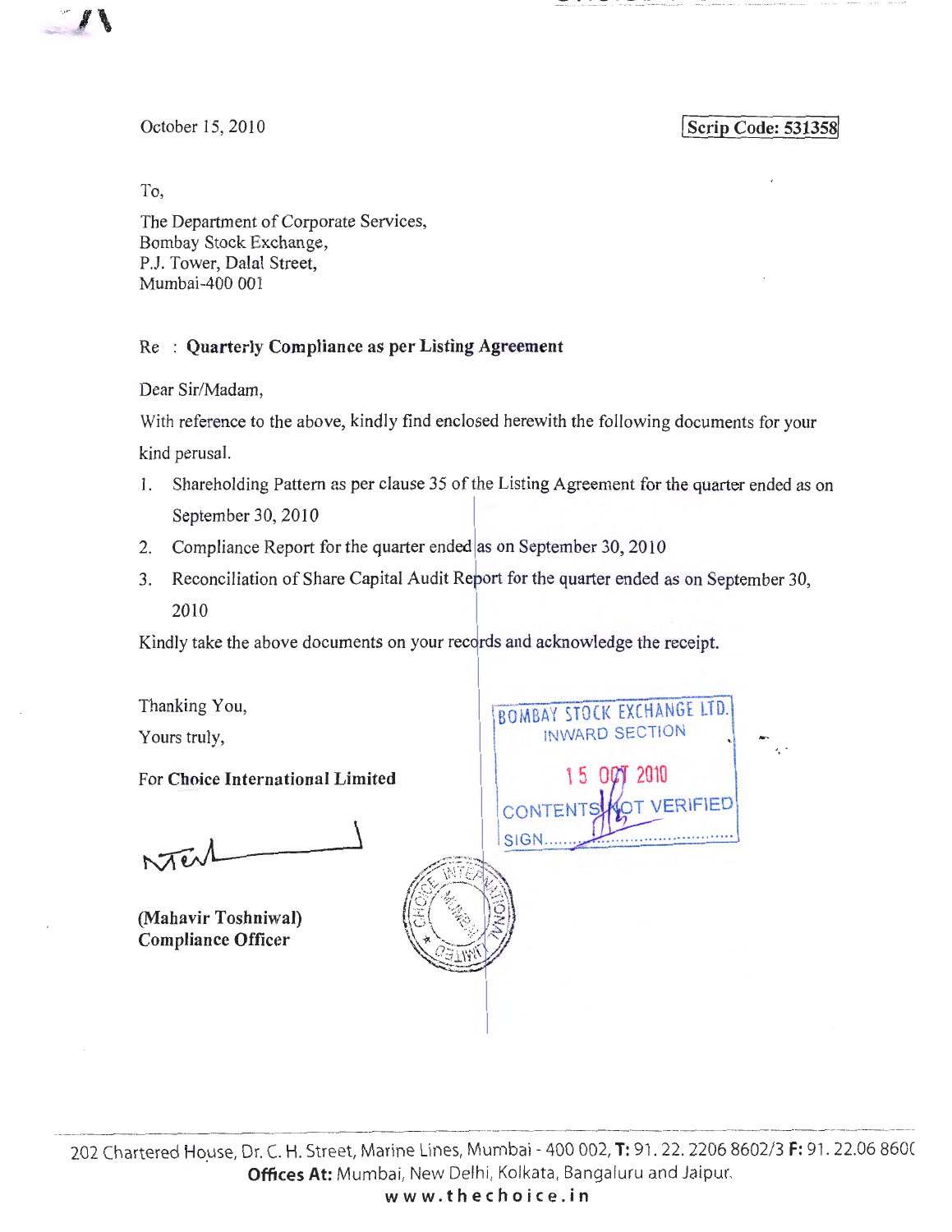### a www.statement showing ShareHolding Pattern

Name of the Company : Choice International Ltd.

Scrip Code : 531358

 $\square M$ 

Quarter Ended : 30-Sep-2010

|       | : Cat of Shareholder: Num-of :                | :-Holders : |                  | Total-no : No-of Share : Tot-Shareholding: Shares Pledged or<br>-Shares : in-Dmt-form : as a (%) of tot : otherwise encumbered ! |                                           | : number of share : Num of Share: As a(%) ! |          |
|-------|-----------------------------------------------|-------------|------------------|----------------------------------------------------------------------------------------------------------------------------------|-------------------------------------------|---------------------------------------------|----------|
|       |                                               |             |                  |                                                                                                                                  | : as-a % : as-a %<br>: of A+B : of A+B+C: |                                             |          |
|       | Promoter & its Grp:                           |             |                  |                                                                                                                                  |                                           |                                             |          |
| $a$ : | Indian<br>Individual/Huf*                     |             | 2096527 :<br>10: |                                                                                                                                  | 2096527: 32.230: 32.230:                  | 0:                                          | $.000$ ! |
|       | b: Central/State Gov :                        | 0:          |                  |                                                                                                                                  |                                           |                                             | .000     |
|       | c: Bodies Corporates :                        | 0:          |                  |                                                                                                                                  |                                           | 0:                                          | .000     |
|       | d: Fins / Banks                               | 0:          |                  |                                                                                                                                  |                                           | 0:                                          | .000     |
|       | e: Any Other specify :                        | 0:          | $^{\circ}$       |                                                                                                                                  |                                           | 0:                                          | .000     |
|       | : Sub-Total-A(1)                              | 10:         | 2096527 :        |                                                                                                                                  | 2096527 : 32.230 : 32.230 :               | 0:                                          | .000     |
|       | Foreign<br>a: Indv NRI/For Ind :              | 0:          | 0:               | 0:                                                                                                                               |                                           | 0:                                          | $.000$ ! |
|       | b: Bodies Corporate                           | 0:          | 0                |                                                                                                                                  |                                           | 0:                                          | .000     |
|       | c: Institutions                               | <u>n</u>    |                  |                                                                                                                                  |                                           | n                                           | .000     |
|       | d: Any Other Specify                          | 0:          |                  |                                                                                                                                  |                                           | 0                                           | .000     |
|       | : $Sub-Total-A(2)$                            | 0:          | 0                |                                                                                                                                  |                                           | 0                                           | .000     |
|       | : Total Shareholding:<br>: Promoter & Group : |             |                  |                                                                                                                                  |                                           |                                             |          |
|       | : $Total(A) = A(1) + A(2)$ :                  | 10:         | 2096527 :        |                                                                                                                                  | 2096527 : 32.230 : 32.230 :               | 0:                                          | .000     |
| 1:    | Public Sh-Holding :<br>Institutions           |             |                  |                                                                                                                                  |                                           |                                             |          |
| $a$ : | Mutual Funds                                  | 0           |                  |                                                                                                                                  |                                           |                                             |          |
|       | b: Fins / Banks                               |             |                  |                                                                                                                                  |                                           |                                             |          |
|       | c: Central/State Govt:                        |             |                  |                                                                                                                                  |                                           |                                             |          |
|       | d: Venture Cap Fund                           | 0:          |                  |                                                                                                                                  |                                           |                                             |          |
|       | e: Insurance Comp(s)                          | 0:          |                  |                                                                                                                                  |                                           |                                             |          |
|       | f: Foreign Ins Invest:                        | 0:          |                  |                                                                                                                                  |                                           |                                             |          |
|       | g: Foreign Ven Cap In:                        | 0:          |                  |                                                                                                                                  |                                           |                                             |          |
|       | h: Any Other -Specify:                        | $\Omega$ :  | 0                |                                                                                                                                  |                                           |                                             |          |
|       | $: Sub-Total-B(1)$                            |             |                  |                                                                                                                                  |                                           |                                             |          |

\*Note: 3, 25,000 Shares transferred by Mrs. Vinita Patodia, Promoter of the Company to the Escrow Account in favour of Fedex Securities Limited, Merchant Banker for the open offer of Suave Hotels Limited<br>made by Mrs. Vinita Patodia in Consult with Mr. Kamal Poddar, Mr. Anil Patodia and Hotel Relax pvt. Ltd.



202 Chartered House, Dr. C. H. Street, Marine Lines, Mumbai - 400 002, T: 91. 22. 2206 8602/3 F: 91. 22.06 8600 Offices At: Mumbai, New Delhi, Kolkata, Bangaluru and Jaipur. www.thechoice.in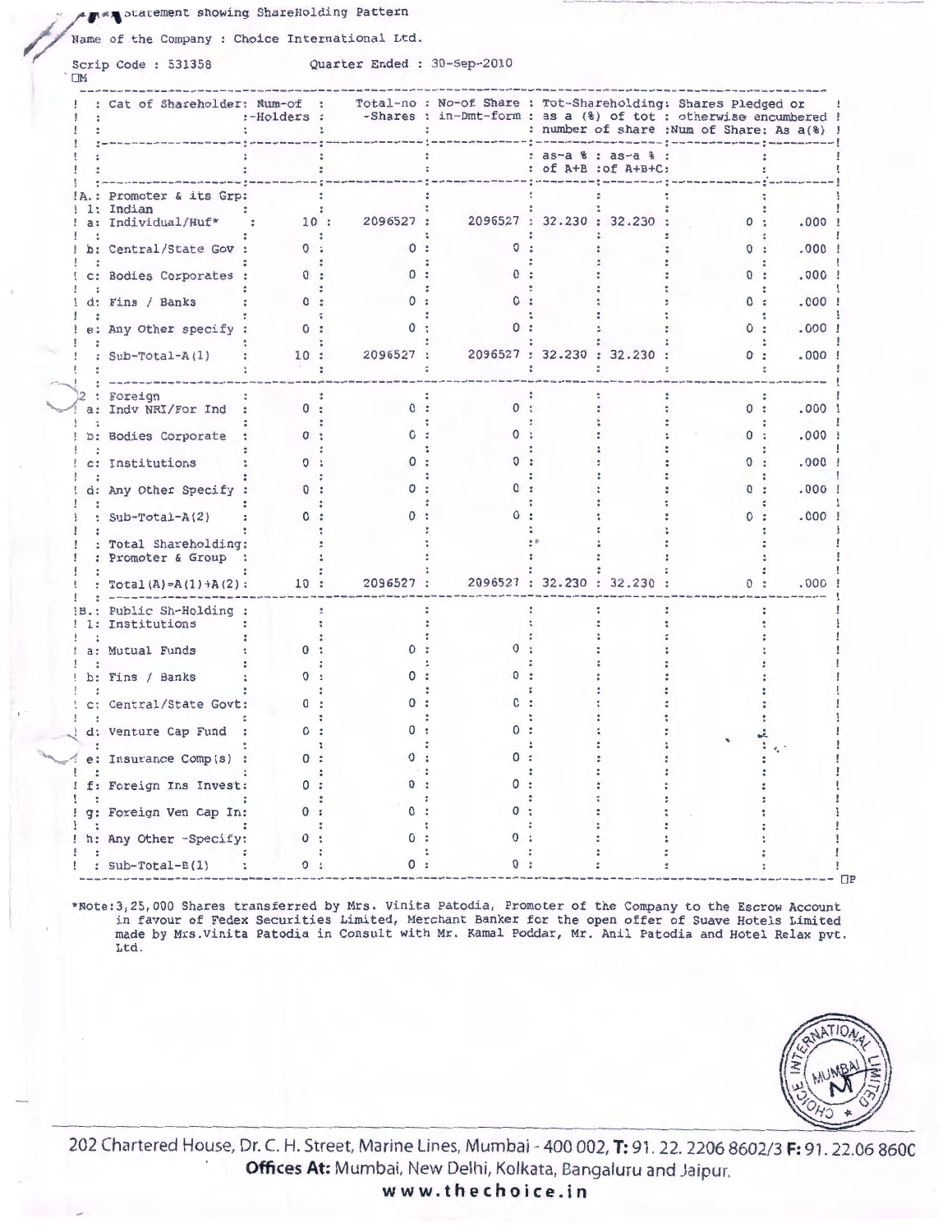#### VIIVIVU IIIIVIIIUIVIIVI L

Statement showing ShareHolding Pattern  $-(\text{Cont.}.2)$ 

ame of the Company : Choice International Ltd.

Scrip Code: 531358  $\square\mathbf{M}$ 

Quarter Ended : 30-Sep-2010

|      |                                              | :-Holders :       |           |           | Cat of Shareholder: Num-of : Total-no : No-of Share : Tot-Shareholding: Shares Pledged or<br>-Shares : in-Dmt-form : as a (%) of tot : otherwise encumbered !<br>: number of share : Num of Share: As a (%)! |
|------|----------------------------------------------|-------------------|-----------|-----------|--------------------------------------------------------------------------------------------------------------------------------------------------------------------------------------------------------------|
|      |                                              |                   |           |           | : $as-a$ $s$ : $as-a$ $s$ :<br>: of A+B : of A+A+C:                                                                                                                                                          |
|      | 2: Non-Institutions                          |                   |           |           |                                                                                                                                                                                                              |
|      | a: Bodies Corporates :                       | 158:              | 1300155 : |           | 1298155: 19.988: 19.988                                                                                                                                                                                      |
|      | b: Individual Holding:<br>i) upto Rs 1-Lac:  | 1471 :            | 772396 :  |           | 676294 : 11.874 : 11.874                                                                                                                                                                                     |
|      | ii) above Rs1-Lac:                           | 49                | 2056042 : |           | 1906042: 31.608: 31.608                                                                                                                                                                                      |
|      | Any Other -Clr-Mem:                          | 51:               | 279484 :  |           | 279484 : 4.297 :<br>4.297                                                                                                                                                                                    |
|      | $-OCB$                                       | $\Omega$          |           |           |                                                                                                                                                                                                              |
|      | $-NRI$                                       | ς                 | 196 :     | 196 :     | .003:<br>.003                                                                                                                                                                                                |
|      | $Sub-Total-B(2)$                             | 1732:             |           |           | 4408273 : 4160171 : 67.770 : 67.770 :                                                                                                                                                                        |
|      | $Total(B) = B(1) + B(2):$ 1732 :             |                   | 4408273 : |           | 4160171: 67.770: 67.770:                                                                                                                                                                                     |
|      | Total (A+B)                                  | $\mathbf{1742}$ : | 6504800:  | 6256698 : | :100.000:                                                                                                                                                                                                    |
| !C : | Held by Custodian :<br>: against Dep-Receip: |                   |           |           |                                                                                                                                                                                                              |
|      | : Grand Total (A+B+C):                       | 1742              | 6504800 : | 6256698 : | :100.000<br>$== \Box P$                                                                                                                                                                                      |



202 Chartered Houșe, Dr. C. H. Street, Marine Lines, Mumbai - 400 002, T: 91. 22. 2206 8602/3 F: 91. 22.06 8600 Offices At: Mumbai, New Delhi, Kolkata, Bangaluru and Jaipur.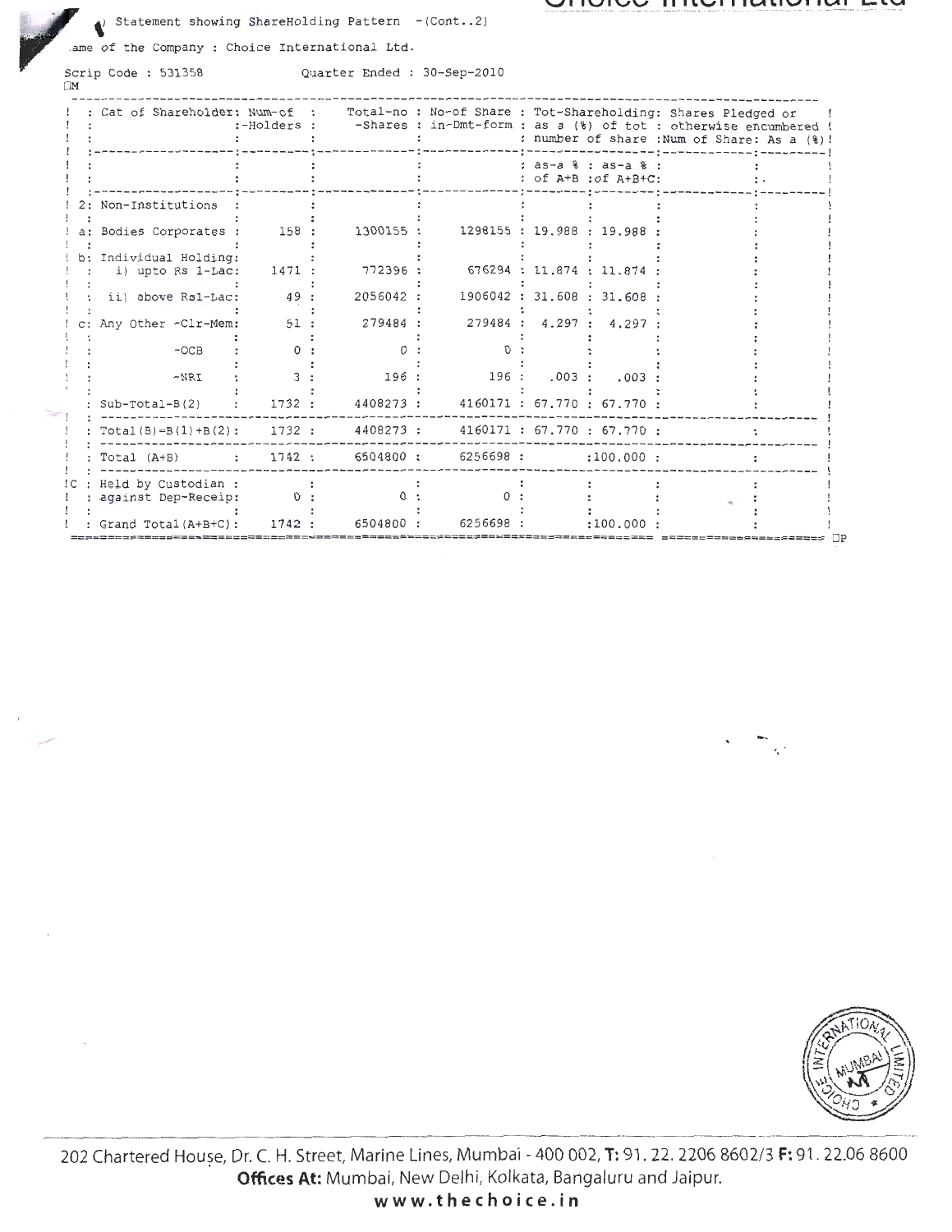Share Holding Pattern - Category -Public [ 1% & above ]

Aame of the Company : Choice International Ltd.

Scrip Code : 531358 Quarter Ended : 30-Sep-2010

| $Srl-#$ Ref-Num      | Name of the Holder                 | Scp-Held | %-to-Total |
|----------------------|------------------------------------|----------|------------|
| 1 00506123           | ABHILASHA MONEY OPERATIONS PVT LTD | 82401    | 1.267      |
| 2 00013881           | ADCHO CONSULTANTS PVT. LTD.        | 82000    | 1.261      |
| 3 00221315           | FREA STATIONERY PVT LTD            | 290000   | 4.458      |
| 4 00013437           | JOINDRE CAPITAL SERVICES LTD.      | 126113   | 1,939      |
| 5 10677794           | MAMTA AMRISH JAIN                  | 105000   | 1.614      |
| 6 16678379           | MEENAKUMARI RANKA                  | 250000   | 3.843      |
| 7 46736482           | NIPUN AMRISH JAIN                  | 115000   | 1.768      |
| 8 10000167           | RELIGARE SECURITIES LTD            | 183706   | 2.824      |
| 9 00513411           | SIGNORA FINANCE PVT LTD            | 99951    | 1.537      |
| 10 14983399          | SMRITI RANKA                       | 100000   | 1.537      |
| 10 <totals></totals> | $-Public \,   \, 1\$ & above $]$   | 1434171  | 22.047     |



202 Chartered House, Dr. C. H. Street, Marine Lines, Mumbai - 400 002, T: 91. 22. 2206 8602/3 F: 91. 22.06 8600 Offices At: Mumbai, New Delhi, Kolkata, Bangaluru and Jaipur.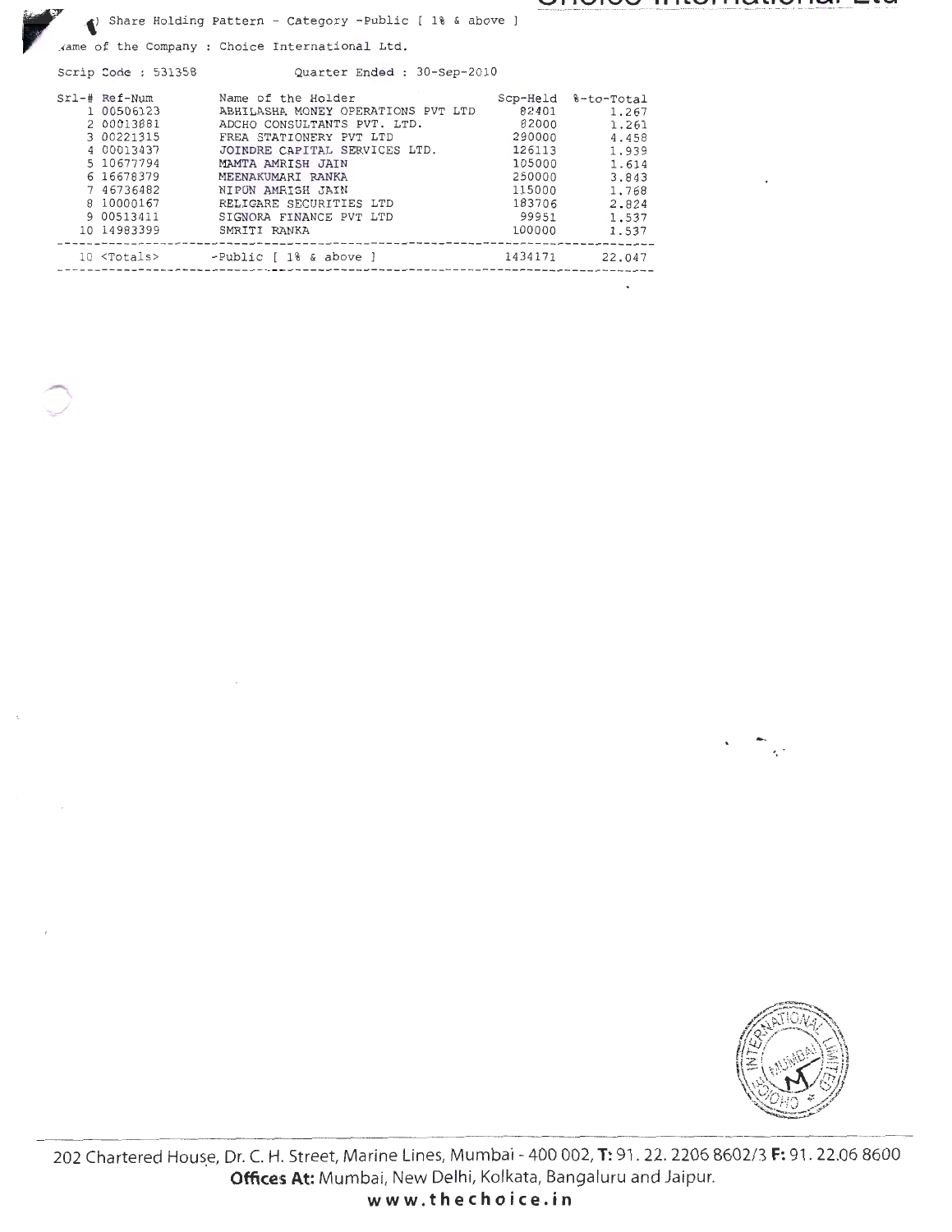consumer ondeco

**\.JIIUivC lllltjiJidliUIIdl LlU** 

pf the Company : Choice International Ltd.

 $\mathcal{A}$ 

Code : 531358 Quarter Ended : 30 -Sep-2010

| Srl-# Ref-Num -Cat  | Name of the Holder             | Lock-Scp | %-to-Total |
|---------------------|--------------------------------|----------|------------|
| 1 32670246 -Pro     | ANIL C PATODIA                 | 100000   | 1.537      |
| 2 00906296 -Pro     | ANIL CHOTHMAL PATODIA HUF.     | 125000   | 1,922      |
| 3 00472116 - Pro    | ARCHANA ANIL PATODIA           | 100000   | 1.537      |
| 4 14929813 - Pro    | KAMAL PODDAR (HUF)             | 125000   | 1.922      |
| 5 00578668 -Pro     | SUNIL CHOTHMAL PATODIA ( HUF ) | 100000   | 1.537      |
| 5 <totals></totals> | Locked in Shares               | 550000   | 8.455      |



202 Chartered House, Dr. C. H. Street, Marine Lines, Mumbai- 400 002, **T:** 91. 22. 2206 8602/ 3 **F:** 91 . 22.06 8600 **Offices At:** Mumbai, New Delhi, Kolkata, Bangaluru and Jaipur. **www.thechoice.in**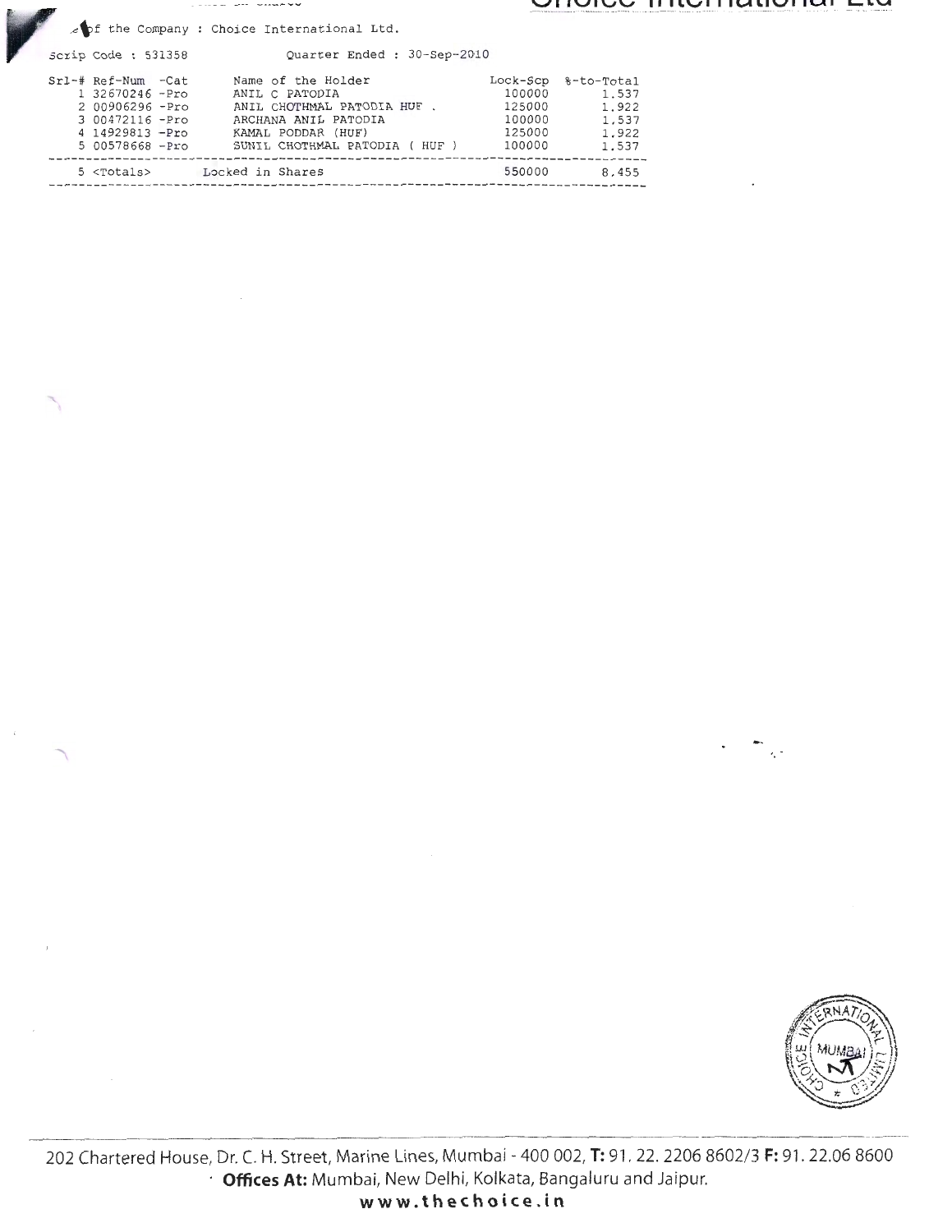| Details of Depository Receipts (DRs)               |     |                                 |                    | UNULE MENIQUURI LW |  |
|----------------------------------------------------|-----|---------------------------------|--------------------|--------------------|--|
| pf the Company : Choice International Ltd.         |     |                                 |                    |                    |  |
| script Code : 531358<br>Quarter Ended: 30-Sep-2010 |     |                                 |                    |                    |  |
| Srl-# Ref-Num Name of the Holder                   | Typ | no-of sh-under<br>os-Drs<br>DRs | $(8)-$ to<br>Total |                    |  |
| $-$ NIL $-$<br>$-$ NIL $-$                         |     |                                 |                    |                    |  |
|                                                    |     |                                 |                    |                    |  |

 $0 \qquad \qquad .000$ ---------------

 $\bar{1}$ 



 $\mathcal{A}_\mu$  :

202 Chartered House, Dr. C. H. Street, Marine Lines, Mumbai - 400 002, T: 91. 22. 2206 8602/3 F: 91. 22.06 8600 Offices At: Mumbai, New Delhi, Kolkata, Bangaluru and Jaipur. www.thechoice.in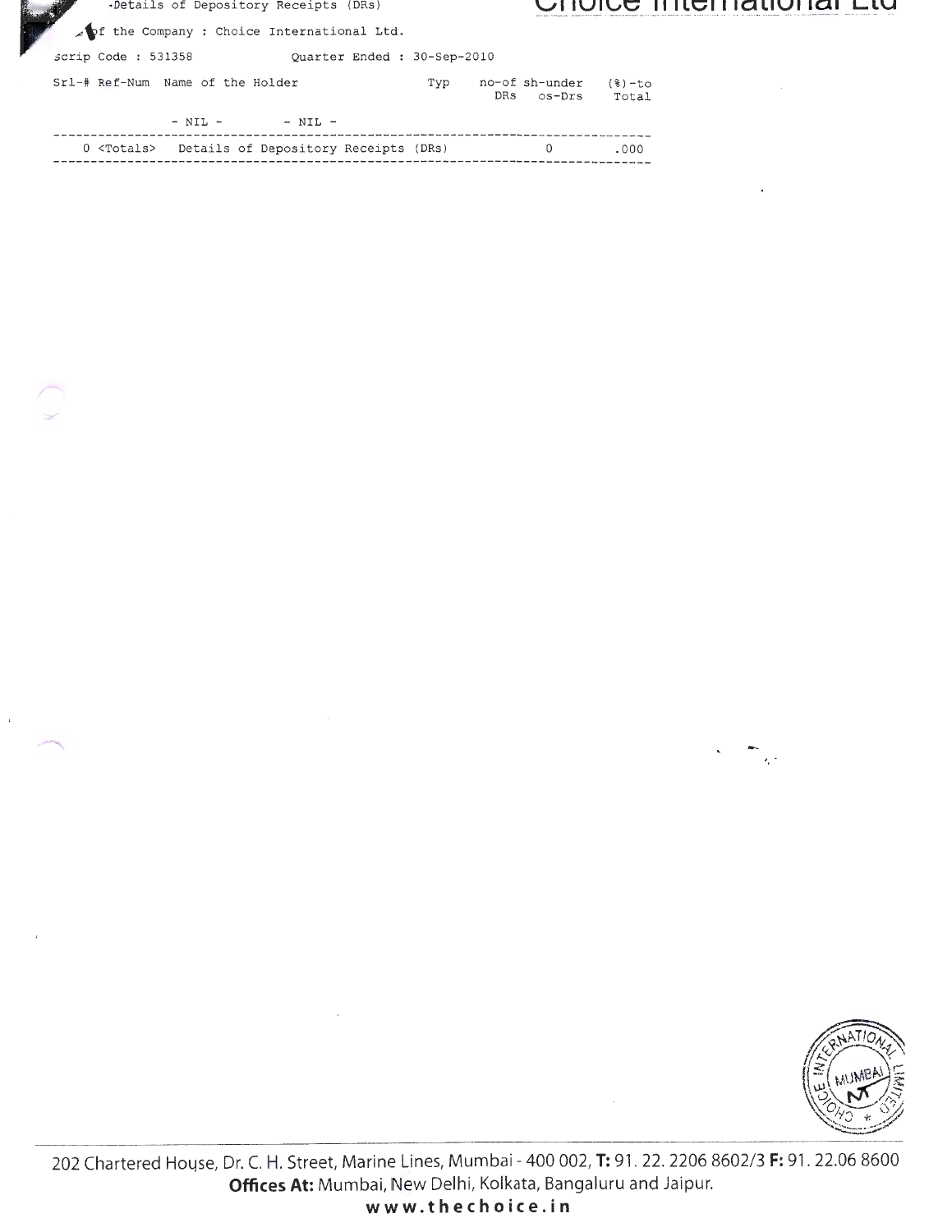| I |  |                                                                    |  |  | <b>Choice International Ltd</b> |  |
|---|--|--------------------------------------------------------------------|--|--|---------------------------------|--|
|   |  | A) Depository Receipts - where underlying shares in excess of [18] |  |  |                                 |  |

ame of the Company : Choice International Ltd.

Scrip Code: 531358 Quarter Ended : 30-Sep-2010

|  | Srl-# Ref-Num Name of the Holder |             | Tvp | $no-of-sh-under$ (%)-to<br>DRS os-Drs | Total |
|--|----------------------------------|-------------|-----|---------------------------------------|-------|
|  | $-$ NIL $-$                      | $-$ NIL $-$ |     |                                       |       |
|  |                                  |             |     |                                       |       |

| $0$ $<$ Totals $>$ | Depository Receipts in excess of [1%] |  |  | .000 |
|--------------------|---------------------------------------|--|--|------|
|                    |                                       |  |  |      |



 $\epsilon_{\rm e}$  .

202 Chartered House, Dr. C. H. Street, Marine Lines, Mumbai - 400 002, T: 91. 22. 2206 8602/3 F: 91. 22.06 8600 Offices At: Mumbai, New Delhi, Kolkata, Bangaluru and Jaipur. www.thechoice.in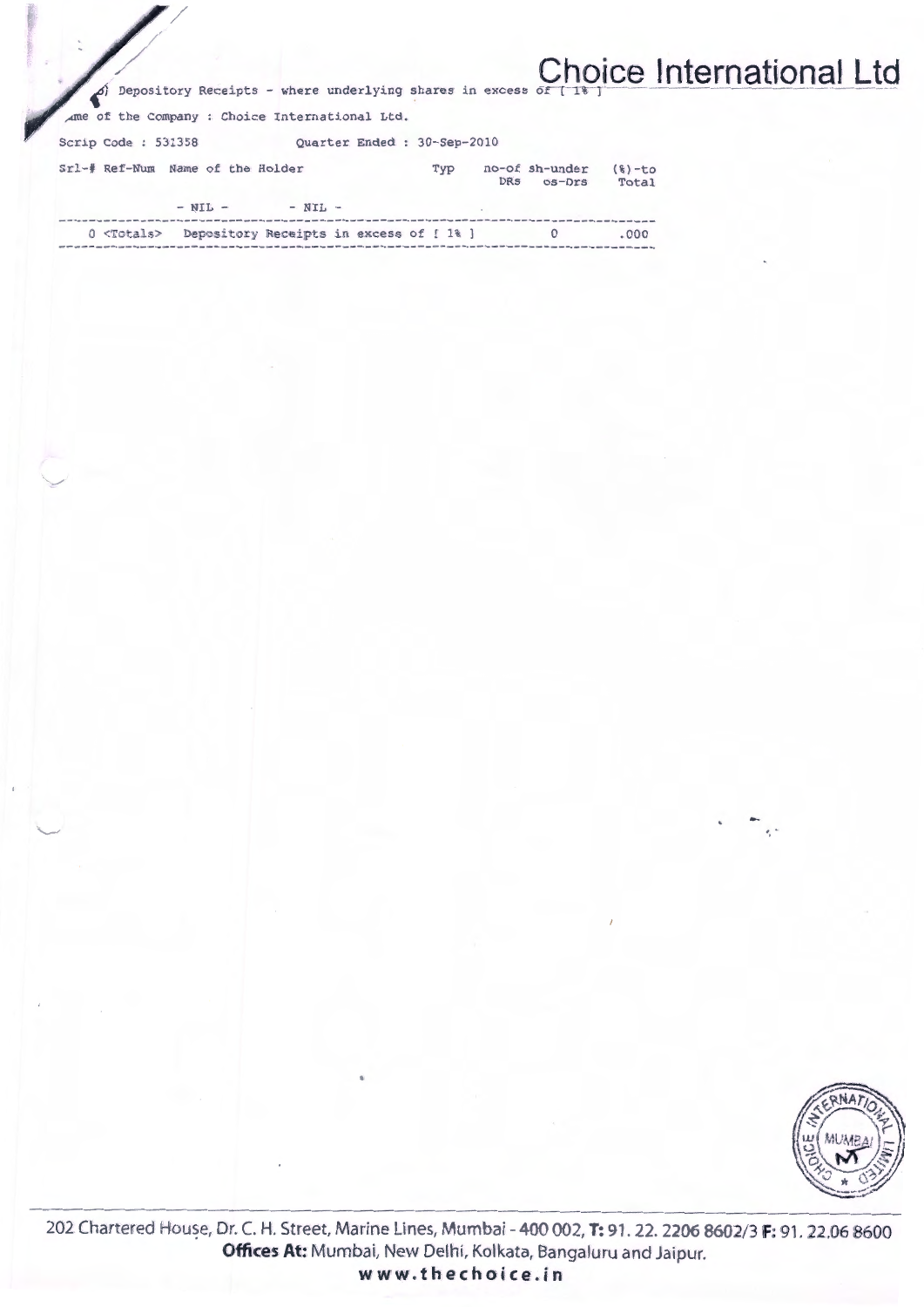# **Choice International Ltd**

(b) Share Holding Pattern - Category -Promoter & Promoter Group

ame of the Company : Choice International Ltd.

OM

 $\backslash$ 

Scrip Code : 531358 Quarter Ended : 30-Sep-2010

| Sri: |             | Ref-Num : Name of the Share Holder           |   | :Total Shares Held : Pledged or otherwise Encumb<br>:-Number | $:Grand-$ : | $: As a 8 : -Number$ | $:$ -Total :<br>: $(A+B+C)$ : :<br>the contract of the contract of the |                                 | : As a %: As a %<br>: of Grand<br>: Total<br>$:(A+B+C)$<br>:sub-cl-Ia |
|------|-------------|----------------------------------------------|---|--------------------------------------------------------------|-------------|----------------------|------------------------------------------------------------------------|---------------------------------|-----------------------------------------------------------------------|
|      | 1 00472116  | ARCHANA ANIL PATODIA                         |   | 100000:                                                      | 1.537:      |                      | 0:                                                                     | .000:                           | m : mww.www.w.c.und.nommu.w<br>.000                                   |
|      | 2 00578668  | SUNIL CHOTHMAL PATODIA ( HUF )               |   | 100000:                                                      | 1.537:      |                      | 0:                                                                     | .000:                           | .000                                                                  |
|      | 3 00906296  | ANIL CHOTHMAL PATODIA HUF.                   | ÷ | 125000:                                                      | 1.922:      |                      | 0:                                                                     | .000:                           | .000                                                                  |
|      | 4 10218368  | ARUN KUMAR PODDAR                            |   | 80000:                                                       | 1.230:      |                      | 0:                                                                     | .000:                           | .000                                                                  |
|      | 5 10379348  | HEMLATA KAMAL PODDAR                         |   | 100000:                                                      | 1.537:      |                      | 0:                                                                     | .000:                           | .000                                                                  |
|      | 6 13214073  | <b>VINITA PATODIA</b>                        |   | $1028927$ *: 15.818:                                         |             |                      | 0:                                                                     | .000:                           | .000                                                                  |
|      | 7 14929813  | KAMAL PODDAR (HUF)                           |   | 125000:                                                      | 1.922:      |                      | 0:                                                                     | .000:                           | .000                                                                  |
|      | 8 31953252  | PODDAR<br>KAMAL                              |   | 37600: .578:                                                 |             |                      | 0:                                                                     | .000:                           | .000                                                                  |
|      | 9 32670246  | the company of the company<br>ANIL C PATODIA |   | 100000 : 1.537:                                              |             |                      | 0:                                                                     | .000:                           | .000                                                                  |
|      | 10 41064362 | SUNIL PATODIA                                |   | 300000:                                                      | 4.612:      |                      | 0:                                                                     | .000:                           | .000                                                                  |
|      |             | -Total Promoter & Promoter Group :           |   | 2096527 : 32.230:                                            |             |                      | 0:                                                                     | --:------- <u>:</u> --<br>.000: | .000<br>-----⊡P                                                       |

### \* Note: 3,25,000 Shares transferred by Mrs. Vinita Patodia, Promoter of the Company to the Escrow Account in favour of Fedex Securities Limited, Merchant Banker for the open offer of Suave Hotels Limited <sup>~</sup>made by Mrs .Vinita Patodia in Consult with Mr . Kamal Poddar, Mr. Anil Patodia and Hotel Relax pvt. Ltd .



 $\sim$